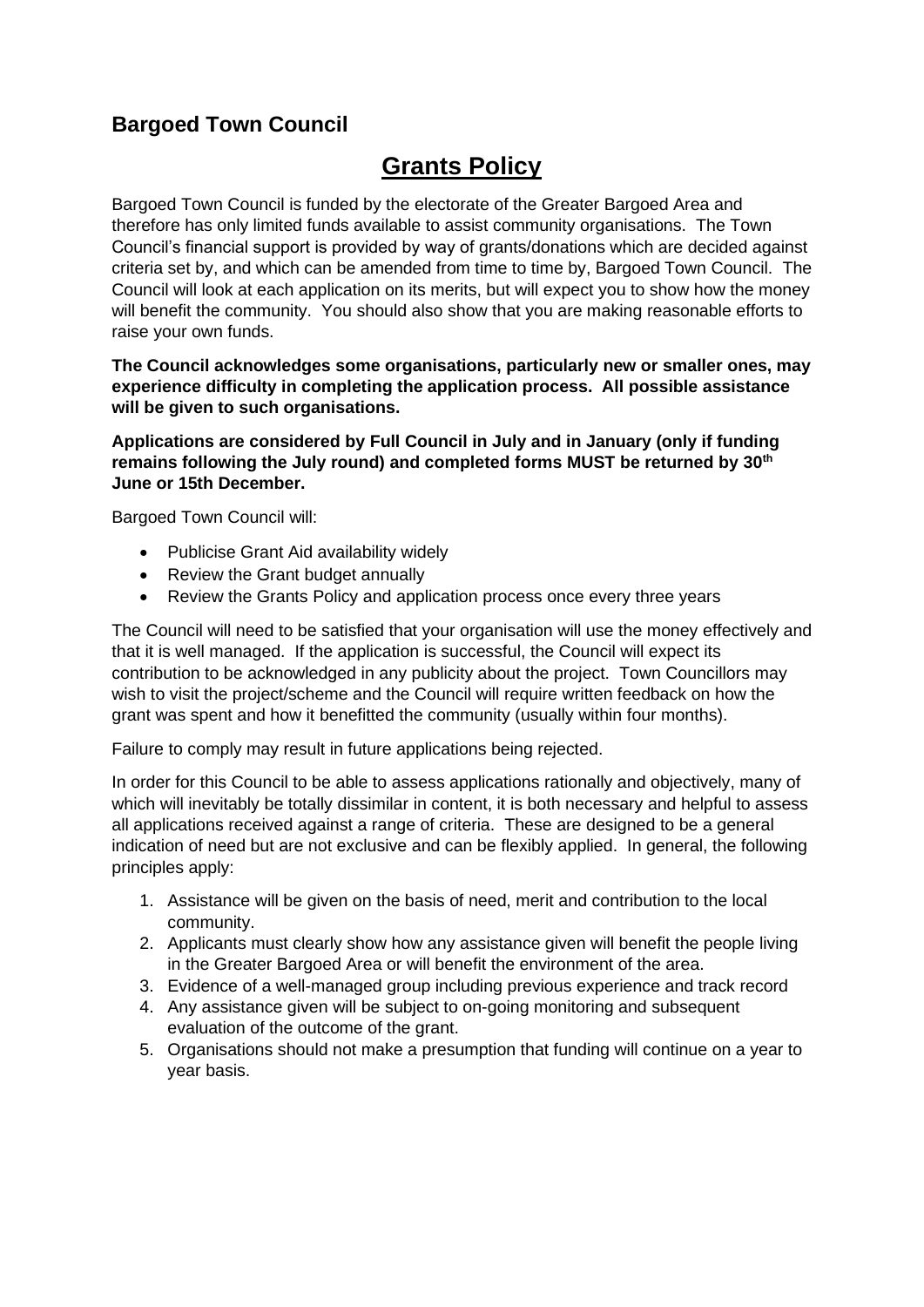### **Aims of the Council's Grant Making Policy**

Bargoed Town Council provides grant funding to support the following aims:

- 1. To enable local people to participate in voluntary groups and activities
- 2. To help the community's voluntary groups to improve their effectiveness
- 3. To ensure the provision of services needed by residents, via the voluntary sector
- 4. To support organisations which meet the needs of people experiencing social and economic difficulties
- 5. To ensure that there is equality of access and opportunity for all residents to the services it provides and funds
- 6. To improve or enhance the local environment
- 7. To achieve value for money

# **Application process**

To ensure fair and proper consideration is given to all requests the Council requires the following to be submitted:

- 1. A completed application form describing in detail what the Grant will support and identifying how this will benefit the residents of the Greater Bargoed Area.
- 2. The most recent income and expenditure account or in the case of a new organisation a fully costed current plan with financial information
- 3. Constitution or rules of the organisation
- 4. Details of any funding secured or applied for, as well as any fundraising carried out
- 5. Any additional information the organisation considers will support their application
- 6. Grant applications will only be considered if all sections of the form are completed and appropriate supporting information/evidence is supplied where requested
- 7. **Grants will be paid by BACS, to the dedicated organisation bank account.**

# **Who Can Apply?**

#### Organisation and Locality

Applications will only be accepted from charitable, voluntary and non-profit making organisations. The Council defines a voluntary group as a non-profit making organisation, set up and run by a voluntary, unpaid management committee. Your organisation **must**  have a constitution or set of rules and a dedicated bank account.

Applications from commercial organisations will not be considered. National appeals are outside the scope of the Council's Grant Aid Scheme.

Organisations should be located within the Greater Bargoed Area, or if outside the boundary, their work should be of benefit to the Town and its residents.

At present, the Council is prevented by statute from giving financial assistance to charities operating overseas or to a fund established to help persons outside the UK.

#### **Type of Financial Assistance**

The Council may award a grant towards specific projects or purchases of equipment, and will only consider revenue costs if it can be demonstrated by evidence that funding from the Council will have a positive effect on the Town and/or its residents.

The Council will not contribute towards wages or salaries.